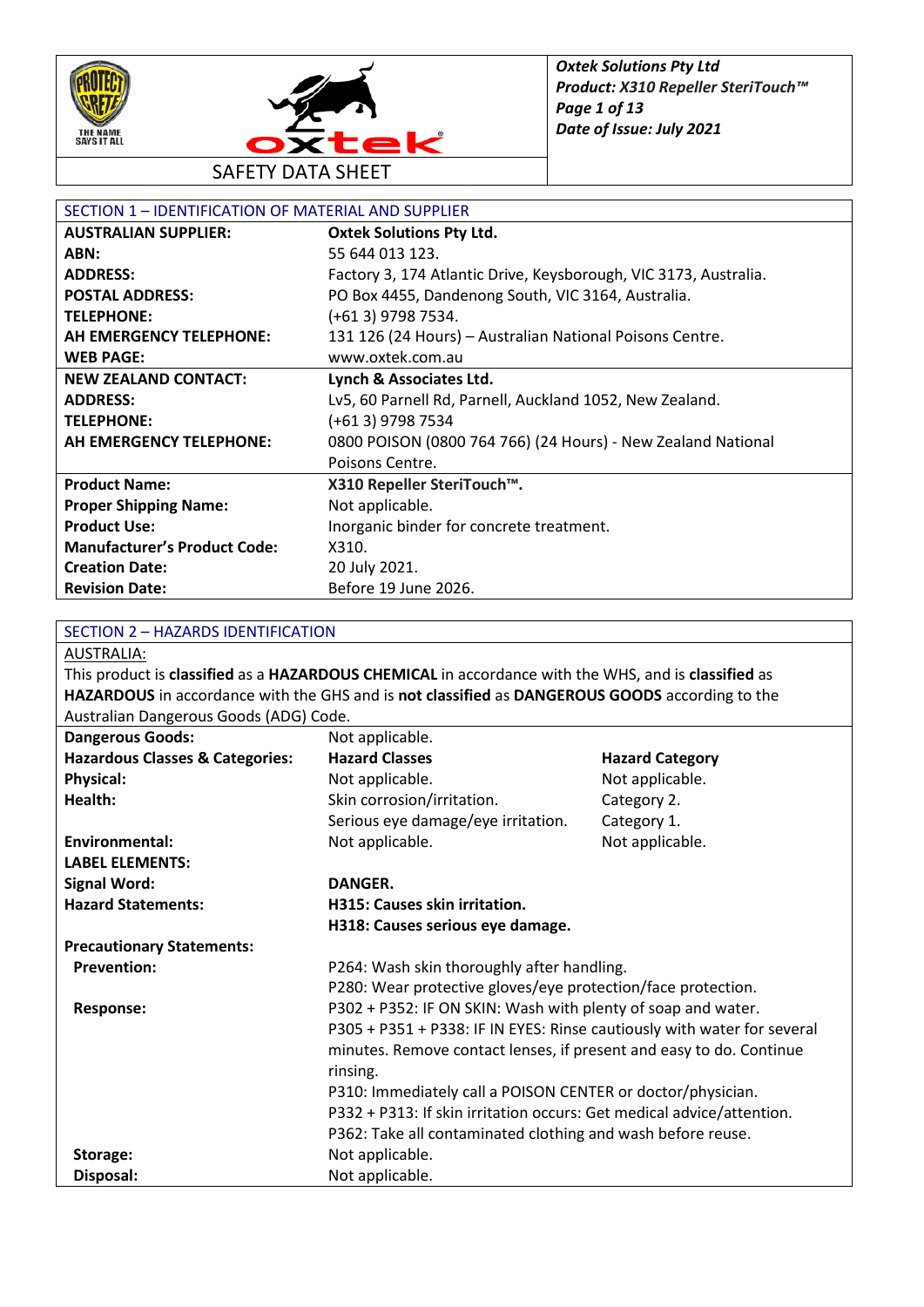



| SECTION 2 - HAZARDS IDENTIFICATION (CONTINUED) |                                                                                                            |                        |
|------------------------------------------------|------------------------------------------------------------------------------------------------------------|------------------------|
| General:                                       | If medical advice is needed, have product container or label at hand.                                      |                        |
|                                                | Keep out of reach of children.                                                                             |                        |
|                                                | Read label before use.                                                                                     |                        |
| Pictogram:                                     |                                                                                                            |                        |
|                                                |                                                                                                            |                        |
|                                                |                                                                                                            |                        |
|                                                |                                                                                                            |                        |
|                                                |                                                                                                            |                        |
| <b>Pictogram Description:</b>                  | Corrosion                                                                                                  |                        |
| Other Hazards which do not result              | Not applicable.                                                                                            |                        |
| in Classification:                             |                                                                                                            |                        |
| NEW ZEALAND:                                   |                                                                                                            |                        |
|                                                | This product is classified as HAZARDOUS according to the New Zealand Hazardous Substances (Hazard          |                        |
|                                                | Classification) Notice 2020 with EPA (formerly ERMA) Register Approval Number HSR002670 and Surface        |                        |
|                                                | Coatings and Colourants (Subsidiary Hazard) Group Standard 2020, and not classified as Dangerous Goods for |                        |
|                                                | transport, according to the New Zealand Standard NZS 5433:2020 Transport of Dangerous Goods on Land.       |                        |
| <b>Dangerous Goods:</b>                        | Not applicable.                                                                                            |                        |
| <b>Hazardous Classes &amp; Categories:</b>     | <b>Hazard Classes</b>                                                                                      | <b>Hazard Category</b> |
| <b>Physical:</b>                               | Not applicable.                                                                                            | Not applicable.        |
| Health:                                        | Skin corrosion/irritation.                                                                                 | Category 2.            |
|                                                | Serious eye damage/eye irritation.                                                                         | Category 1.            |
| <b>Environmental:</b>                          | Not applicable.                                                                                            | Not applicable.        |
| <b>LABEL ELEMENTS:</b>                         |                                                                                                            |                        |
| <b>Signal Word:</b>                            | <b>DANGER.</b>                                                                                             |                        |
| <b>Hazard Statements:</b>                      | H315: Causes skin irritation.                                                                              |                        |
|                                                | H318: Causes serious eye damage.                                                                           |                        |
| <b>Precautionary Statements:</b>               |                                                                                                            |                        |
| <b>Prevention:</b>                             | P264: Wash skin thoroughly after handling.                                                                 |                        |
|                                                | P280: Wear protective gloves/eye protection/face protection.                                               |                        |
| <b>Response:</b>                               | P302 + P352: IF ON SKIN: Wash with plenty of soap and water.                                               |                        |
|                                                | P305 + P351 + P338: IF IN EYES: Rinse cautiously with water for several                                    |                        |
|                                                | minutes. Remove contact lenses, if present and easy to do. Continue                                        |                        |
|                                                | rinsing.                                                                                                   |                        |
|                                                | P310: Immediately call a POISON CENTER or doctor/physician.                                                |                        |
|                                                | P332 + P313: If skin irritation occurs: Get medical advice/attention.                                      |                        |
|                                                | P362: Take all contaminated clothing and wash before reuse.                                                |                        |
| Storage:                                       | Not applicable.                                                                                            |                        |
| Disposal:                                      | Not applicable.                                                                                            |                        |
| General:                                       | If medical advice is needed, have product container or label at hand.                                      |                        |
|                                                | Keep out of reach of children.                                                                             |                        |
|                                                | Read label before use.                                                                                     |                        |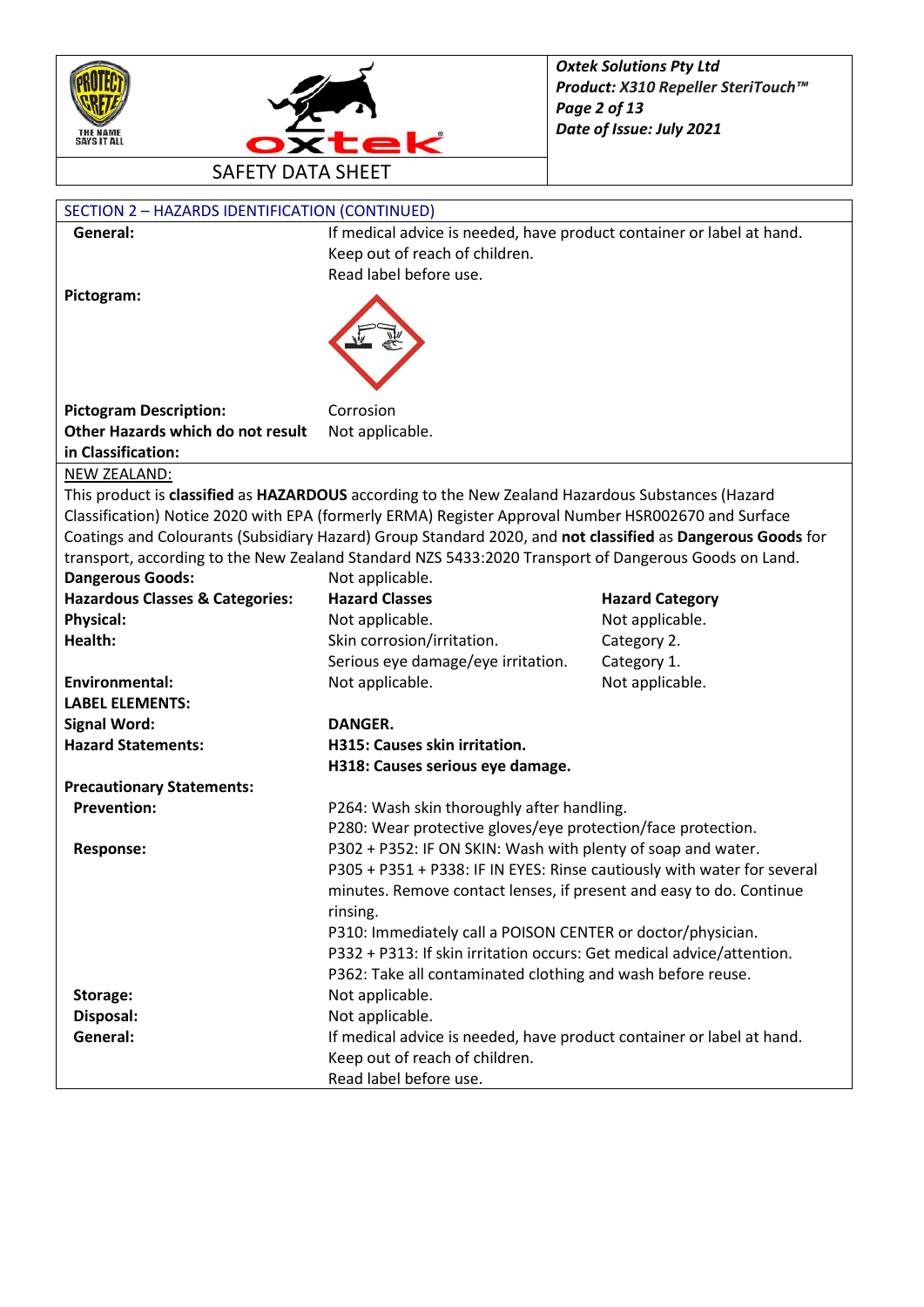



#### SECTION 2 – HAZARDS IDENTIFICATION (CONTINUED) **Pictogram:**



| <b>Pictogram Description:</b>     | Corrosion       |
|-----------------------------------|-----------------|
| Other Hazards which do not result | Not applicable. |
| in Classification:                |                 |

| SECTION 3 - COMPOSITION / INFORMATION ON INGREDIENTS |                    |                    |
|------------------------------------------------------|--------------------|--------------------|
| Ingredients:                                         | <b>CAS Number:</b> | <b>Proportion:</b> |
| <b>Silicon compound</b>                              | Proprietary        | $<$ 5% w/w         |
| Potassium hydroxide                                  | 1310-58-3          | $< 1\%$ w/w        |
| <b>Inorganic Silicon Compounds (Non-Hazardous)</b>   | Proprietary        | $< 1\%$ w/w        |
| <b>Other Compounds (Non-Hazardous)</b>               | Proprietary        | $< 1\%$ w/w        |
| Water                                                | 7732-18-5          | To 100% w/w        |
| <b>Total</b>                                         |                    | 100% w/w           |

| <b>SECTION 4 - FIRST AID MEASURES</b> |                                                                            |
|---------------------------------------|----------------------------------------------------------------------------|
| <b>Scheduled Poisons (AUSTRALIA):</b> | Poisons Information Centre in each Australian State capital city can       |
|                                       | provide additional assistance for scheduled poisons. (Phone Australia 13   |
|                                       | 1 126) or a doctor (at once).                                              |
| <b>Scheduled Poisons</b>              | New Zealand National Poisons Centre can provide additional assistance      |
| (NEW ZEALAND):                        | for scheduled poisons. Phone 0800 POISON (or 0800 764 766) or a doctor     |
|                                       | (at once).                                                                 |
| <b>First Aid Facilities Required:</b> | Eye wash fountains and a general washing facility should be easily         |
|                                       | accessible in the immediate work area.                                     |
| Inhalation:                           | Remove victim from exposure and to ventilated air - avoid becoming a       |
|                                       | casualty. Seek medical advice if necessary.                                |
| <b>Ingestion (Swallowed):</b>         | If swallowed DO NOT induce vomiting. Immediately rinse out mouth with      |
|                                       | water. Never give anything by mouth to an unconscious patient. If          |
|                                       | vomiting occurs naturally, have victim lean forward to reduce the risk of  |
|                                       | aspiration into the lungs. Get medical attention immediately.              |
| <b>Skin Contact:</b>                  | Remove affected person from source of contamination. If skin or hair       |
|                                       | contact occurs, remove contaminated clothing and flush skin and hair       |
|                                       | with running water. Get medical attention immediately.                     |
| <b>Eye Contact:</b>                   | Remove victim immediately from source of exposure. If in eyes, hold        |
|                                       | eyelids apart and flush the eye continuously with running water. Make      |
|                                       | sure to remove any contact lenses from the eyes before rinsing. Continue   |
|                                       | flushing until advised to stop by a Poisons Information Centre (e.g. phone |
|                                       | Australia 131 126; New Zealand 0800 764 766) or a doctor, or for at least  |
|                                       | 15 minutes. Get medical attention immediately.                             |
| <b>Protection of First-aiders:</b>    | No special precautions are envisaged to be required.                       |
| <b>Advice to Doctor:</b>              | No specific antidote. Treat symptomatically. Poisons Information Centre    |
|                                       | in each Australian State capital city or New Zealand National Poisons      |
|                                       | Centre can provide additional assistance for scheduled poisons.            |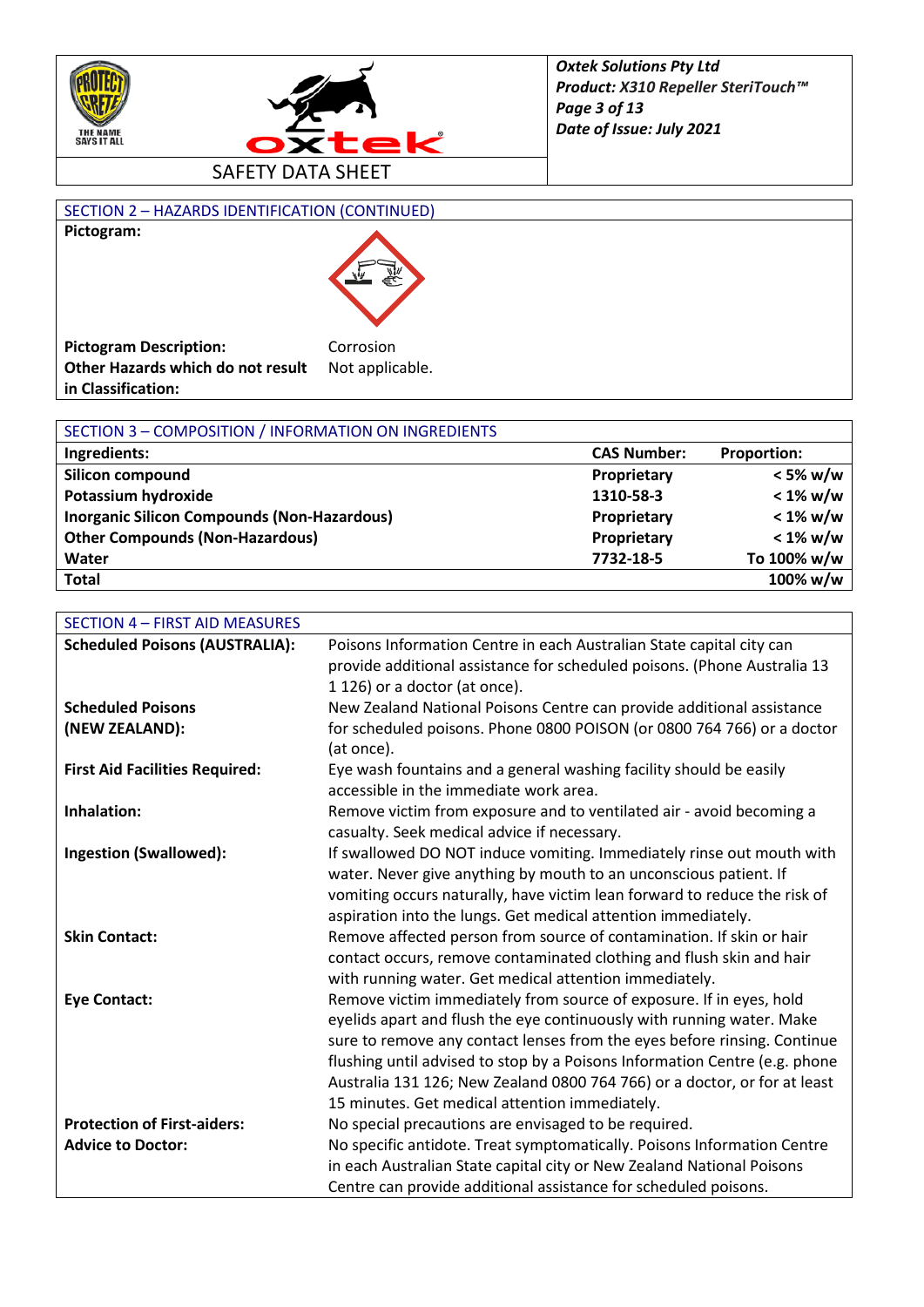



### SECTION 5 – FIRE FIGHTING MEASURES

| <b>Hazards from Combustion</b>         | Product itself is not combustible. If this product is subject to combustion |
|----------------------------------------|-----------------------------------------------------------------------------|
| <b>Products:</b>                       | in a general fire it will undergo hazardous decomposition that will yield   |
|                                        | the formation and release of hazardous substances including but not         |
|                                        | limited to Carbon monoxide (CO), Carbon dioxide (CO2), and other            |
|                                        | possibly toxic gases and vapours.                                           |
| <b>Suitable Extinguishing Media:</b>   | Define extinguishing measures according to neighbouring conditions.         |
| <b>Unsuitable Extinguishing Media:</b> | Not applicable.                                                             |
|                                        |                                                                             |
| <b>Precautions for Fire Fighting:</b>  | Wear a self-contained breathing apparatus (SCBA) with a full-face piece     |
|                                        | operated in the positive pressure demand mode with appropriate turn-        |
|                                        | out gear and chemical resistant personal protective equipment. Minimise     |
|                                        | exposure. Do not breathe fumes. Contain run-off, prevent by any means       |
|                                        | available spillage from entering drains and water course.                   |
| <b>HAZCHEM Code:</b>                   | Not applicable.                                                             |
| <b>AERGB:</b>                          | Not applicable.                                                             |
| IERG:                                  | Not applicable.                                                             |
| <b>Flash Point:</b>                    | Not applicable.                                                             |
| <b>Flammability:</b>                   | Product is Non-combustible according to the Australian Code for the         |
|                                        | Transport of Dangerous Goods by Road and Rail and the New Zealand           |
|                                        | Standard NZS 5433:2020 Transport of Dangerous Goods on Land. No             |
|                                        | special measures for fire and explosion protection. If this product is      |
|                                        | subject to combustion in a general fire it will undergo hazardous           |
|                                        | decomposition that will yield the formation and release of hazardous        |
|                                        | substances including but not limited to Carbon monoxide (CO), Carbon        |
|                                        | dioxide $(CO2)$ , and other possibly toxic gases and vapours.               |

| SECTION 6 - ACCIDENTAL RELEASE MEASURES |                                                                             |
|-----------------------------------------|-----------------------------------------------------------------------------|
| Spills:                                 |                                                                             |
| <b>Personal Precautions, Protective</b> | In case of spill, isolate hazard area and deny entry. Product may represent |
| <b>Equipment and Emergency</b>          | a slip hazard. Wear protective clothing as described in Section 8 of this   |
| <b>Procedures:</b>                      | safety data sheet. Eye contact should be prevented by means of suitable     |
|                                         | personal protection equipment. See Section 8, Exposure Controls and         |
|                                         | Personal Protection for further information regarding personal              |
|                                         | protection. See Section 4, First Aid Measures, for further information.     |
|                                         | Eye and face protection: The use of face shields, chemical goggles, or      |
|                                         | safety glasses with side shield protection (meeting the requirements of     |
|                                         | AS/NZS 1337) is recommended. If exposed to dust or fume, wear dust-         |
|                                         | tight goggles (meeting the requirements of AS/NZS 1337).                    |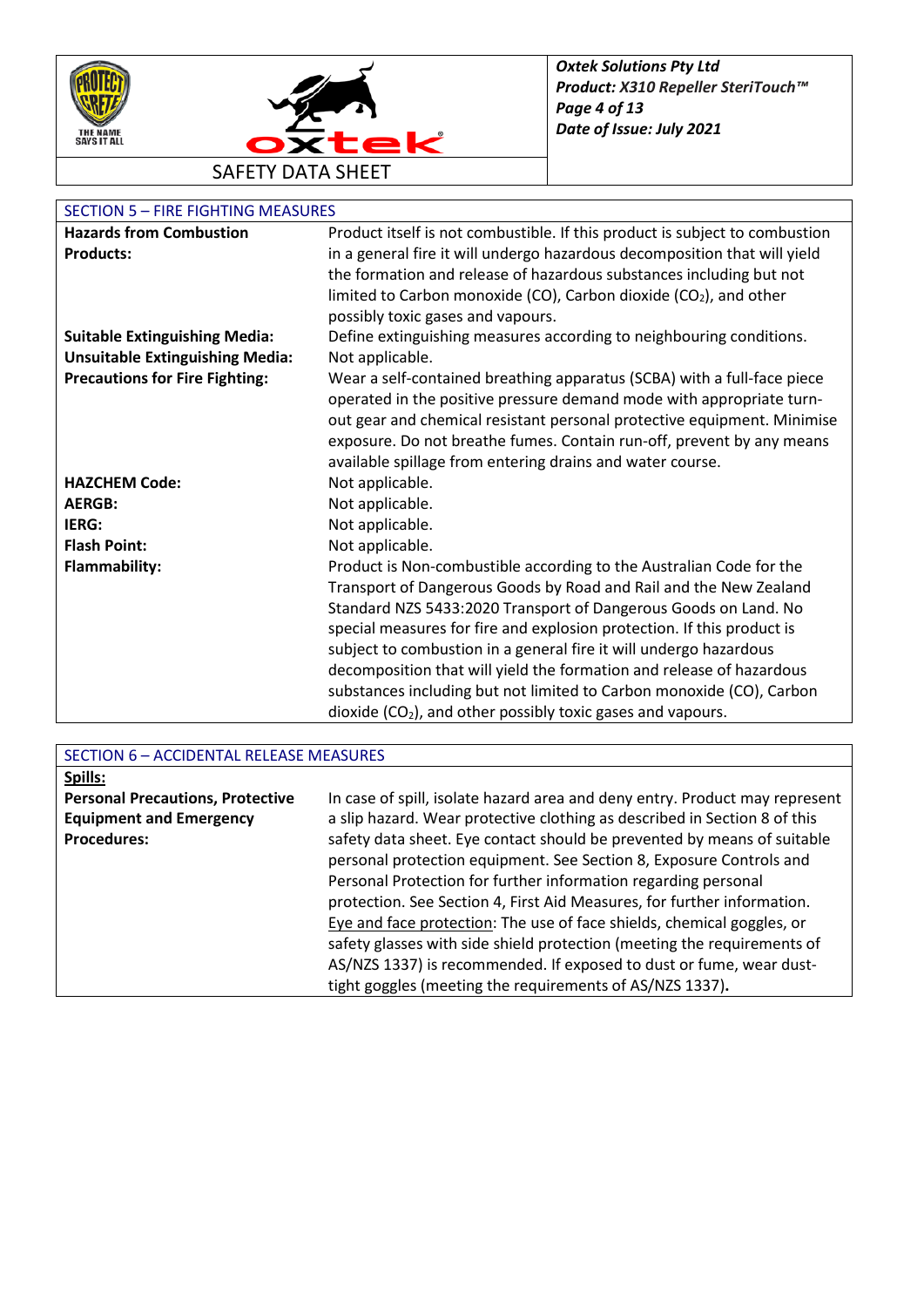



| SECTION 6 - ACCIDENTAL RELEASE MEASURES (CONTINUED) |                                                                                                                                              |
|-----------------------------------------------------|----------------------------------------------------------------------------------------------------------------------------------------------|
|                                                     | Skin protection:                                                                                                                             |
|                                                     | Hand protection: If risk of skin contact, alkaline resistant gloves (e.g.                                                                    |
|                                                     | Butyl, Natural Rubber Latex with small amount of Polychloroprene Latex,                                                                      |
|                                                     | Polychloroprene, Nitrile, PolyVinyl Chloride or PVC, Polyvinyl Alcohol or                                                                    |
|                                                     | PVAL gloves complying with AS 2161) are recommended. However, due to                                                                         |
|                                                     | variations in glove construction and local conditions, the user should                                                                       |
|                                                     | make a final assessment. Gloves should be removed and replaced                                                                               |
|                                                     | immediately if there is any indication of degradation. Rinse and remove                                                                      |
|                                                     | gloves immediately after use. Wash hands with soap and water. Barrier                                                                        |
|                                                     | cream applied before work may make it easier to clean the skin after                                                                         |
|                                                     | exposure, but does not prevent absorption through the skin.                                                                                  |
|                                                     | Clothing: Suitable protective clothing complying with AS/NZS 4501 and                                                                        |
|                                                     | suitable chemical resistant footwear complying with AS/NZS 2210 are                                                                          |
|                                                     | recommended.                                                                                                                                 |
|                                                     | Respiratory protective equipment: No special precautions are envisaged                                                                       |
|                                                     | to be required. However, if the product is spilled in case of inadequate                                                                     |
|                                                     | ventilation or if exposure standards are exceeded then use a full-face air                                                                   |
|                                                     | purifying respirator (with Class A filter for organic vapours boiling above                                                                  |
|                                                     | 65°C) meeting the requirements of AS/NZS 1715 and AS/NZS 1716.                                                                               |
| <b>Environmental Precautions:</b>                   | Do not allow to enter drainage system, surface or ground water. In the                                                                       |
|                                                     | event of product entering waters or drainage system, or polluting soil or                                                                    |
|                                                     | plants contact the Environmental Protection Authority or your local                                                                          |
|                                                     | Waste Management Authority.                                                                                                                  |
| <b>Methods &amp; Materials for</b>                  |                                                                                                                                              |
| <b>Containment &amp; Cleaning up:</b>               |                                                                                                                                              |
| <b>Small Spills:</b>                                | Absorb spill with material (cloth or paper), then place in chemical waste                                                                    |
|                                                     | containers. The wasted material can be disposed of by incineration                                                                           |
|                                                     | (preferably high temperature) by an approved agent according to State,                                                                       |
|                                                     | Territory and/or Local government regulations.                                                                                               |
| <b>Large Spills:</b>                                | DO NOT TOUCH SPILLED MATERIAL! Stop leak if possible without risk.                                                                           |
|                                                     | Spilt material should be absorbed into dry, inert material (e.g. sand,                                                                       |
|                                                     | vermiculite, diatomite, acid binders, universal binders, sawdust etc.),                                                                      |
|                                                     | which then can be put into appropriately labelled drums. The wasted                                                                          |
|                                                     | material can be disposed of by incineration (preferably high temperature)<br>by an approved agent according to State, Territory and/or Local |
|                                                     |                                                                                                                                              |
|                                                     | government regulations.                                                                                                                      |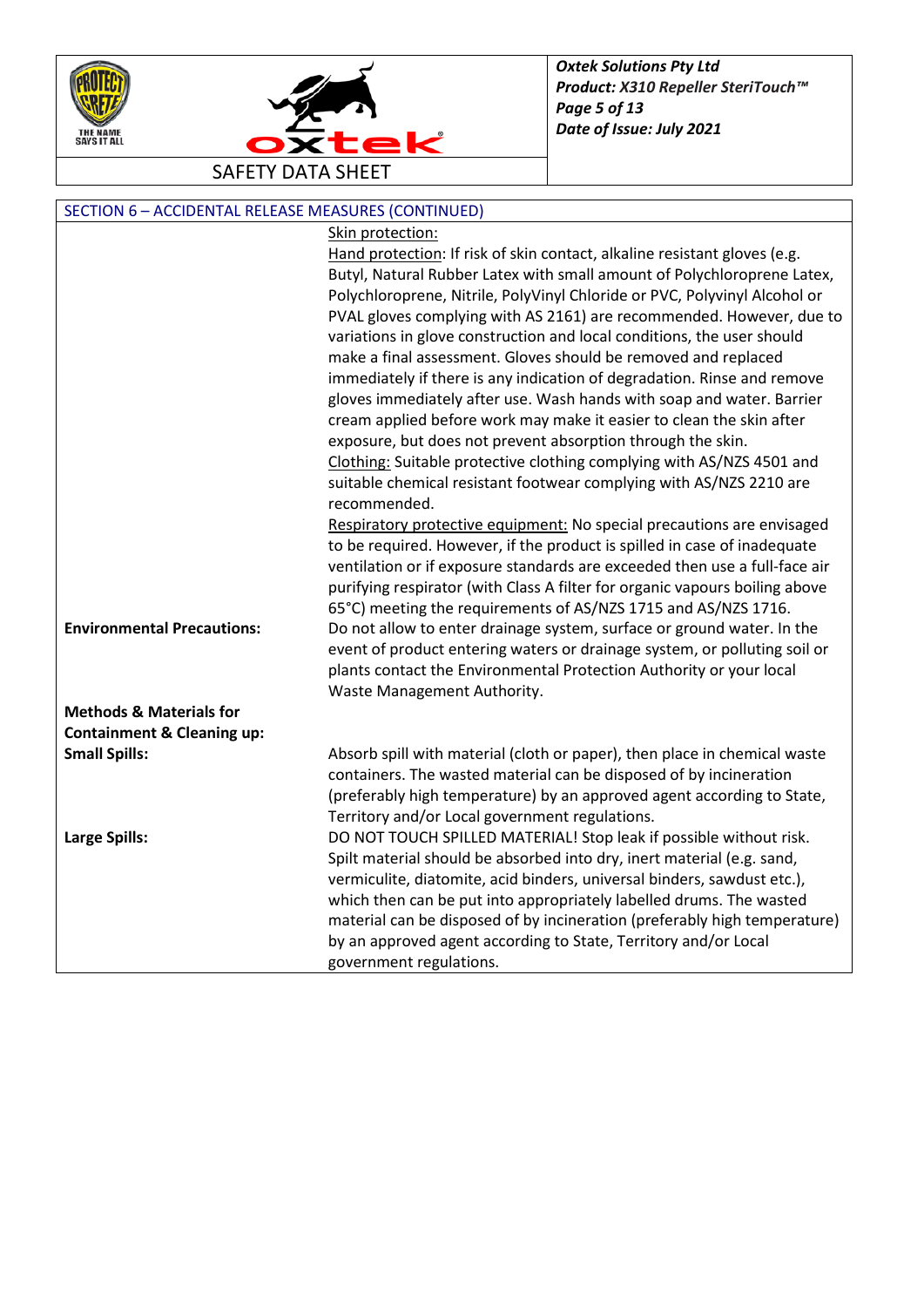



# SECTION 7 - HANDLING AND STORAGE

| <b>Precautions for Safe Handling:</b>    | Avoid all personal contact, including skin and eye contact and             |
|------------------------------------------|----------------------------------------------------------------------------|
|                                          | contamination of clothing. Wear protective clothing when risk of           |
|                                          | exposure occurs. Avoid contact with incompatible materials. When           |
|                                          | handling, DO NOT eat, drink or smoke. Keep containers closed at all times. |
|                                          | Avoid physical damage to containers. Always wash hands with soap and       |
|                                          | water after handling. Work clothes should be laundered separately.         |
|                                          | Launder contaminated clothing before re-use.                               |
| <b>Information about Fire and</b>        | No special measures required. Refer to State Regulations for storage and   |
| <b>Explosion Protection:</b>             | transport requirements.                                                    |
| <b>Conditions for Safe Storage,</b>      | Store away from incompatible substances including acids and light alloys.  |
| including any Incompatibilities:         | Keep containers closed at all times.                                       |
| <b>Storage Class:</b>                    | Corrosive storage.                                                         |
| <b>Requirements for Storerooms &amp;</b> | Do not use light alloy receptacles.                                        |
| <b>Receptacles:</b>                      |                                                                            |
| <b>Unsuitable Materials for</b>          | Aluminium, zinc, glass or ceramic.                                         |
| <b>Receptacles:</b>                      |                                                                            |
| <b>Suitable Materials for</b>            | Steel or stainless steel. Use polyolefin receptacles.                      |
| <b>Receptacles &amp; Pipes:</b>          |                                                                            |
| <b>Further Information about</b>         | Protect from frost.                                                        |
| <b>Storage Conditions:</b>               |                                                                            |

## SECTION 8 – EXPOSURE CONTROLS AND PERSONAL PROTECTION

| <b>Exposure Limits (AUSTRALIA):</b>   | National Occupational Exposure Limits, as published by Safe Work           |
|---------------------------------------|----------------------------------------------------------------------------|
|                                       | Australia:                                                                 |
|                                       | Time-weighted Average (TWA): None established for product.                 |
|                                       | TWA for Potassium hydroxide is 2 mg/m <sup>3</sup> (Peak limitation).      |
|                                       | Short Term Exposure Limit (STEL): None established for product.            |
| <b>Exposure Limits (NEW ZEALAND):</b> | Workplace Exposure Standards, as published by The Workplace Group of       |
|                                       | the Department of Labour, Department of Labour, New Zealand:               |
|                                       | Time-weighted Average (TWA): None established for product.                 |
|                                       | WES-Ceiling for Potassium hydroxide is 2 mg/m <sup>3</sup> .               |
|                                       | Short Term Exposure Limit (STEL): None established for product.            |
| <b>Engineering Controls:</b>          | Product is recommended to be applied using a spray apparatus. In           |
|                                       | outdoor application no special ventilation or breathing equipment is       |
|                                       | required. If applied indoors, extra mechanical ventilation may be required |
|                                       | to facilitate more comfortable breathing and minimize the risk of          |
|                                       | inhalation of vapours.                                                     |
| <b>Personal Protection:</b>           | General protective & hygiene measures: DO NOT SMOKE IN WORK AREA!          |
|                                       | Wear protective clothing as described in Section 8 of this safety data     |
|                                       | sheet. Eye contact should be prevented by means of suitable personal       |
|                                       | protection equipment. See Section 8, Exposure Controls and Personal        |
|                                       | Protection for further information regarding personal protection. See      |
|                                       | Section 4, First Aid Measures, for further information. The usual          |
|                                       | precautionary measures are to be adhered to when handling chemicals.       |
|                                       | Keep away from foodstuffs, beverages and feed. Immediately remove all      |
|                                       | soiled and contaminated clothing. Avoid contact with the eyes and skin.    |
|                                       | When using do not eat, drink or smoke. Wash hands before breaks, at the    |
|                                       | end of each work shift and before eating, smoking and using the toilet.    |
|                                       | Wash promptly if skin becomes wet or contaminated.                         |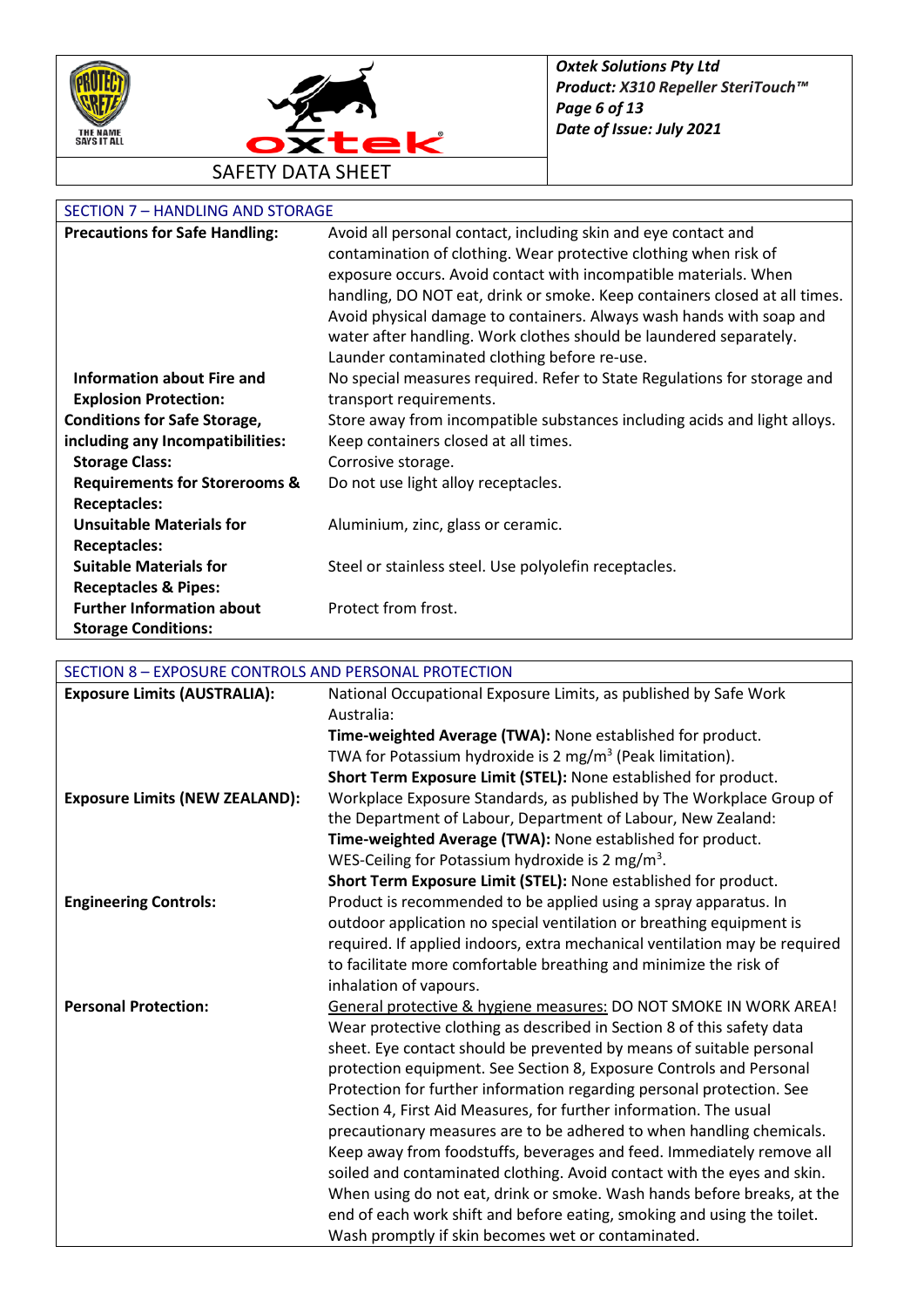



| SECTION 8 - EXPOSURE CONTROLS AND PERSONAL PROTECTION (CONTINUED) |
|-------------------------------------------------------------------|
|-------------------------------------------------------------------|

Eye and face protection: The use of face shields, chemical goggles, or safety glasses with side shield protection (meeting the requirements of AS/NZS 1337) is recommended. If exposed to dust or fume, wear dusttight goggles (meeting the requirements of AS/NZS 1337)**.** Skin protection:

Hand protection: If risk of skin contact, alkaline resistant gloves (e.g. Butyl, Natural Rubber Latex with small amount of Polychloroprene Latex, Polychloroprene, Nitrile, PolyVinyl Chloride or PVC, Polyvinyl Alcohol or PVAL gloves complying with AS 2161) are recommended. However, due to variations in glove construction and local conditions, the user should make a final assessment. Gloves should be removed and replaced immediately if there is any indication of degradation. Rinse and remove gloves immediately after use. Wash hands with soap and water. Barrier cream applied before work may make it easier to clean the skin after exposure, but does not prevent absorption through the skin. Clothing: Suitable protective clothing complying with AS/NZS 4501 and suitable chemical resistant footwear complying with AS/NZS 2210 are recommended.

Respiratory protective equipment: No special precautions are envisaged to be required. However, if the product is spilled in case of inadequate ventilation or if exposure standards are exceeded then use a full-face air purifying respirator (with Class A filter for organic vapours boiling above 65°C) meeting the requirements of AS/NZS 1715 and AS/NZS 1716.

| SECTION 9 - PHYSICAL AND CHEMICAL PROPERTIES |                                |
|----------------------------------------------|--------------------------------|
| <b>Physical State:</b>                       | Liquid.                        |
| Appearance:                                  | Low viscosity clear liquid     |
| Odour:                                       | Almost odourless.              |
| <b>Odour Threshold:</b>                      | Not available.                 |
| pH:                                          | Ca. 11.4.                      |
| <b>Melting Point/ Freezing Point:</b>        | Not available.                 |
| <b>Initial Boiling Point/ Boiling Range:</b> | $> 100^{\circ}$ C @ 760 mm Hg. |
| <b>Flashpoint:</b>                           | Not applicable.                |
| <b>Evaporation Rate:</b>                     | Not available.                 |
| Flammability (solid, gas):                   | Not applicable.                |
| <b>Upper/Lower Flammability or</b>           | Not applicable.                |
| <b>Explosive Limits:</b>                     |                                |
| <b>Vapour Pressure:</b>                      | Not available.                 |
| <b>Vapour Density:</b>                       | Not available.                 |
| <b>Relative Density:</b>                     | Ca. 1.03 @ 20 $^{\circ}$ C.    |
| Solubility:                                  | Fully miscible in water.       |
| <b>Partition coefficient: n-</b>             | Not available.                 |
| octanol/water:                               |                                |
| <b>Auto-ignition Temperature:</b>            | Product is not self igniting.  |
| <b>Decomposition Temperature:</b>            | Not applicable.                |
| <b>Viscosity:</b>                            | Low.                           |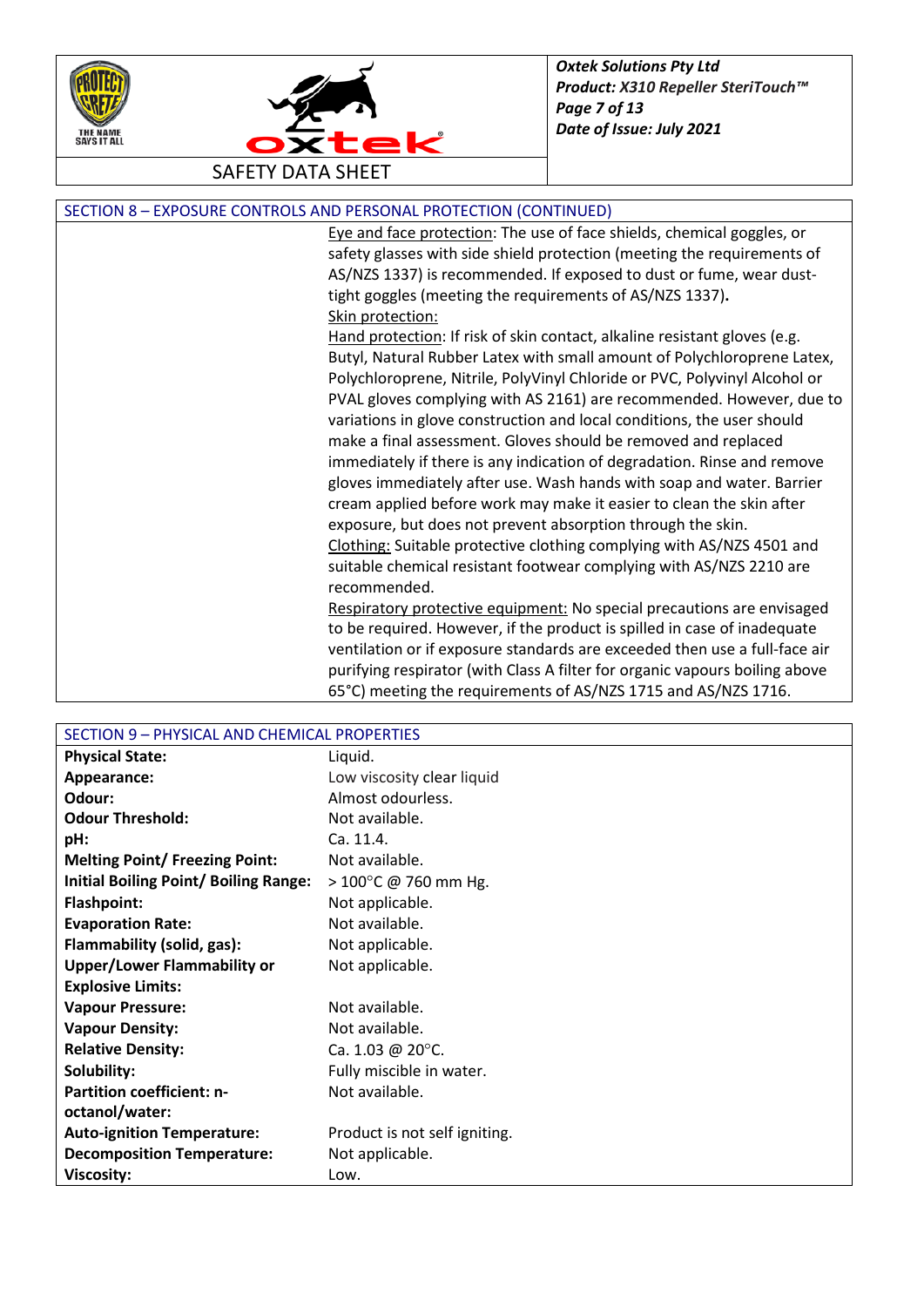



## SECTION 10 – STABILITY AND REACTIVITY

| JLUTIUS 10<br>JIMUIII IMU NLMUIII |                                                                                      |
|-----------------------------------|--------------------------------------------------------------------------------------|
| <b>Reactivity:</b>                | No reactivity hazards are known for the material.                                    |
| <b>Chemical Stability:</b>        | Stable at normal temperatures and pressure.                                          |
| <b>Thermal Decomposition:</b>     | No decomposition if used according to specifications.                                |
| <b>Dangerous Reactions:</b>       | Strong exothermic reaction with acids. Reacts with light alloys to form              |
|                                   | hydrogen.                                                                            |
| <b>Conditions to Avoid:</b>       | Avoid contact with incompatible materials.                                           |
| <b>Incompatible Materials:</b>    | Acids, light alloys.                                                                 |
| <b>Hazardous Decomposition</b>    | None anticipated under normal or recommended handling, storage, and                  |
| <b>Products:</b>                  | use conditions. If this product is subject to combustion in a general fire it        |
|                                   | will undergo hazardous decomposition that will yield the formation and               |
|                                   | release of hazardous substances including but not limited to Carbon                  |
|                                   | monoxide (CO), Carbon dioxide (CO <sub>2</sub> ), and other possibly toxic gases and |
|                                   | vapours.                                                                             |

| SECTION 11 - TOXICOLOGICAL INFORMATION    |                                                                                           |
|-------------------------------------------|-------------------------------------------------------------------------------------------|
| <b>Health Effects:</b>                    |                                                                                           |
| General:                                  | Alkaline product.                                                                         |
| <b>Acute Toxicity Data (Oral):</b>        | No data for product. On basis of ingredients, LD <sub>50</sub> (Oral, rat) Acute Toxicity |
|                                           | for product calculated at > 5000 mg/kg.                                                   |
| <b>Acute Toxicity Data (Dermal):</b>      | No data for product. On basis of ingredients, LD <sub>50</sub> (Dermal, rat) Acute        |
|                                           | Toxicity for product calculated at > 5000 mg/kg.                                          |
| <b>Acute Toxicity Data (Inhalation):</b>  | No data for product.                                                                      |
| <b>Skin corrosion/irritation:</b>         | Product is classified as Skin corrosion/irritation, Category 2, Causes skin               |
|                                           | irritation.                                                                               |
| Serious eye damage/irritation:            | Product is classified as Serious eye damage/irritation, Category 1, Causes                |
|                                           | serious eye damage.                                                                       |
| <b>Respiratory or skin sensitisation:</b> | No sensitising effects known.                                                             |
| <b>Germ cell mutagenicity:</b>            | No data for product.                                                                      |
| Carcinogenicity:                          | No data for product.                                                                      |
| <b>Reproductive Toxicity:</b>             | No data for product.                                                                      |
| <b>Specific Target Organ Toxicity</b>     | No data for product.                                                                      |
| (STOT) - single exposure:                 |                                                                                           |
| <b>Specific Target Organ Toxicity</b>     | No data for product.                                                                      |
| (STOT) - repeated exposure:               |                                                                                           |
| <b>Aspiration Hazard:</b>                 | No data for product.                                                                      |
| <b>Chronic Toxicity Data:</b>             | No data for product.                                                                      |
| <b>Information on Possible Routes of</b>  | Inhalation is the primary route of exposure although absorption may                       |
| <b>Exposure:</b>                          | occur through skin contact or following accidental ingestion.                             |
| <b>Ingestion (Swallowing):</b>            | Not to be ingested. Ingestion of product may be harmful and cause upset                   |
|                                           | stomach.                                                                                  |
| <b>Eye Contact:</b>                       | Product contact with eye may cause serious eye damage.                                    |
| <b>Skin Contact:</b>                      | Product contact with skin may cause skin irritation, swelling, or redness. It             |
|                                           | is not expected to cause an allergic skin reaction.                                       |
| Inhalation:                               | Intentional exposure to product vapours is not expected to cause                          |
|                                           | respiratory irritation.                                                                   |
| <b>Other Health Effects:</b>              | Not applicable.                                                                           |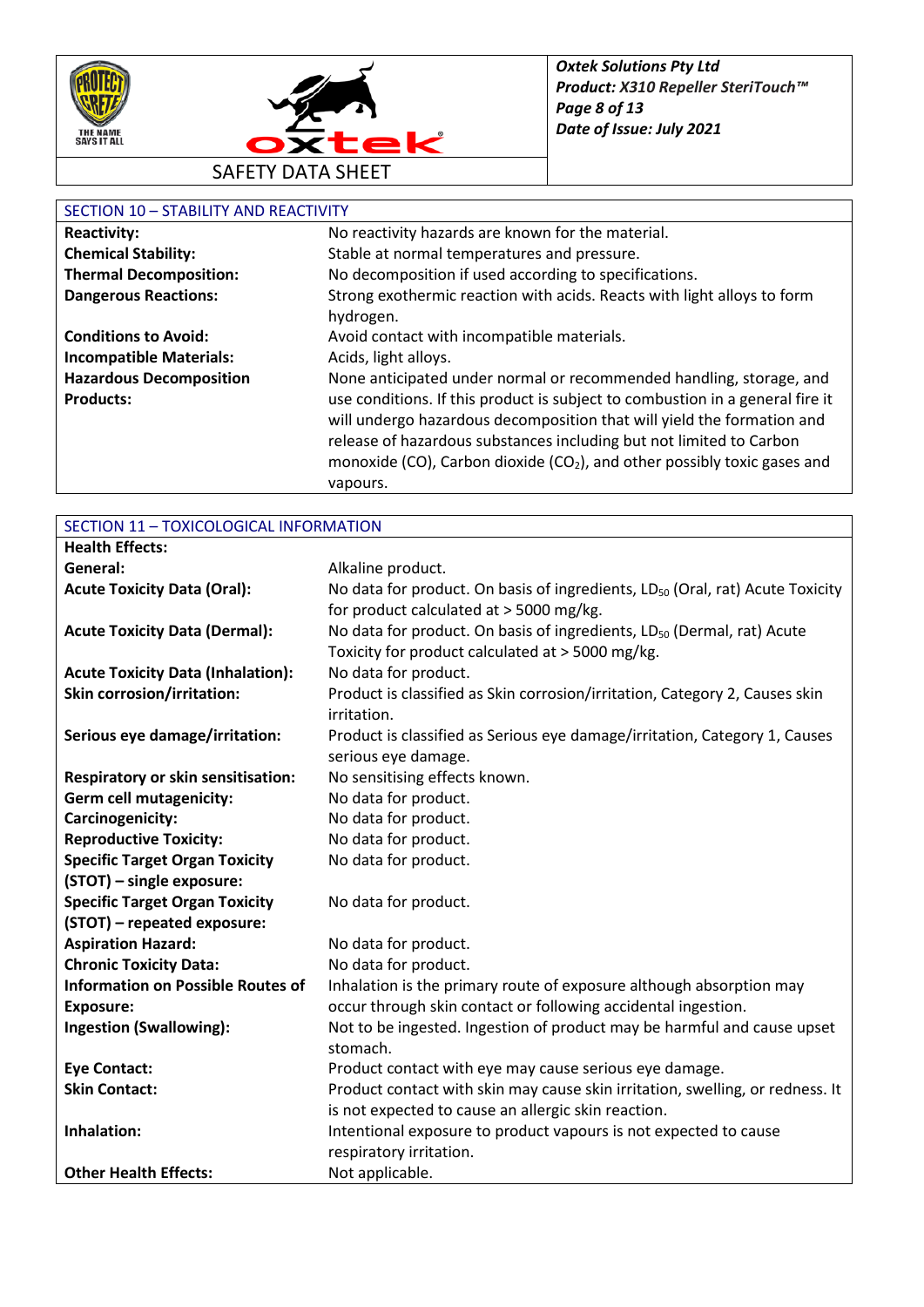



| SECTION 12 - ECOLOGICAL INFORMATION     |                                                                                                                                                                                                                                          |
|-----------------------------------------|------------------------------------------------------------------------------------------------------------------------------------------------------------------------------------------------------------------------------------------|
| <b>Ecotoxicity:</b>                     | This product is not classified as Hazardous to the aquatic environment                                                                                                                                                                   |
|                                         | (according to GHS).                                                                                                                                                                                                                      |
| <b>Fish Toxicity:</b>                   | No data for product.                                                                                                                                                                                                                     |
| <b>Algae Toxicity:</b>                  | No data for product.                                                                                                                                                                                                                     |
| <b>Invertebrates Toxicity:</b>          | No data for product.                                                                                                                                                                                                                     |
| <b>Toxicity to Microorganisms:</b>      | No data for product.                                                                                                                                                                                                                     |
| <b>OECD Biological Degradation:</b>     | No data for product.                                                                                                                                                                                                                     |
| <b>Persistence &amp; Degradability:</b> | Readily eliminable from water. Inorganic product; biotic degradation not<br>applicable.                                                                                                                                                  |
| <b>Behaviour in Sewage Processing</b>   | The product is an alkaline solution. Neutralisation is normally necessary                                                                                                                                                                |
| <b>Plants:</b>                          | before waste water is discharged into sewage treatment plants.                                                                                                                                                                           |
| <b>Bioaccumulative potential:</b>       | No data available for product, on basis of ingredients not expected to be<br>bioaccumulative.                                                                                                                                            |
| <b>Mobility in Soil:</b>                | No data for product. Accidental spillage may lead to penetration in the<br>soil and groundwater. However, there is no evidence that this would<br>cause significant adverse ecological effects. Product is fully miscible with<br>water. |
| <b>Other Adverse Effects:</b>           | No data for product.                                                                                                                                                                                                                     |
| General:                                | DO NOT DISCHARGE INTO DRAINS, WATERWAYS, SEWER OR                                                                                                                                                                                        |
|                                         | ENVIRONMENT. Product is fully miscible with water. Do not allow                                                                                                                                                                          |
|                                         | undiluted product or large quantities of it to reach ground water, water                                                                                                                                                                 |
|                                         | course or sewage system. Inform local authorities if this occurs.                                                                                                                                                                        |

| SECTION 13 - DISPOSAL CONSIDERATIONS   |                                                                            |
|----------------------------------------|----------------------------------------------------------------------------|
| <b>Disposal methods:</b>               |                                                                            |
| <b>Product:</b>                        | Recommended that it can be disposed of with rumble after solidification    |
|                                        | following consultation with the waste disposal facility operator according |
|                                        | to State, Territory and/or Local government regulations, pertinent         |
|                                        | authorities and adhering to the necessary technical regulations.           |
| <b>Individual Protection Measures:</b> | Refer to Individual Protection Measures Including Personal Protective      |
|                                        | Equipment (PPE) in Section 8: EXPOSURE CONTROLS AND PERSONAL               |
|                                        | PROTECTION.                                                                |
| <b>Uncleaned Packaging:</b>            | Recommended to be disposed of according to official regulations.           |
|                                        | Recommended cleansing agent is water, if necessary with cleansing          |
|                                        | agents.                                                                    |
| <b>Behaviour in Sewage Processing</b>  | The product is an alkaline solution. Neutralisation is normally necessary  |
| <b>Plants:</b>                         | before waste water is discharged into sewage treatment plants.             |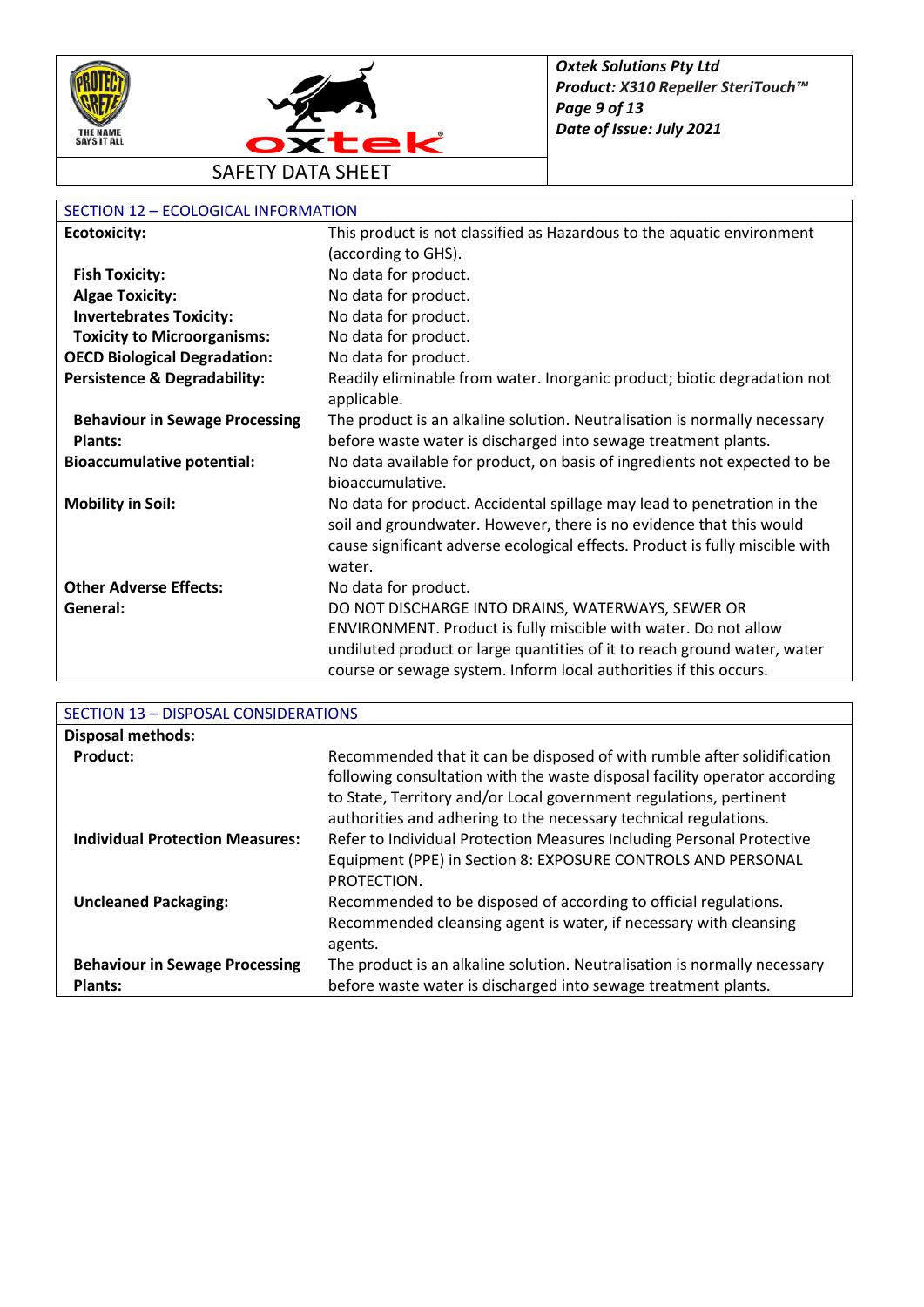



| Road & Rail Transport:            | This product is not classified as DANGEROUS GOODS according to the       |
|-----------------------------------|--------------------------------------------------------------------------|
|                                   | Australian Code for the Transport of Dangerous Goods by Road and Rail,   |
|                                   | and the Land Transport Rule: Dangerous Goods 2005 (New Zealand).         |
| <b>UN Number:</b>                 | Not applicable.                                                          |
| <b>UN Proper Shipping Name or</b> | Not applicable.                                                          |
| <b>Technical Name:</b>            |                                                                          |
| <b>ADG Class:</b>                 | Not applicable.                                                          |
| <b>Packing Group:</b>             | Not applicable.                                                          |
| <b>HAZCHEM Code:</b>              | Not applicable.                                                          |
| <b>AERGB:</b>                     | Not applicable.                                                          |
| IERG:                             | Not applicable.                                                          |
| <b>Marine Transport:</b>          | This material is not classified as DANGEROUS GOODS and is not classified |
|                                   | as a MARINE POLLUTANT by the criteria of the International Maritime      |
|                                   | Dangerous Goods Code (IMDG Code) for transport by sea.                   |
| <b>UN Number:</b>                 | Not applicable.                                                          |
| <b>UN Proper Shipping Name or</b> | Not applicable.                                                          |
| <b>Technical Name:</b>            |                                                                          |
| <b>IMDG Class:</b>                | Not applicable.                                                          |
| <b>Packing Group:</b>             | Not applicable.                                                          |
| <b>Air Transport:</b>             | This material is not classified as DANGEROUS GOODS, by the criteria of   |
|                                   | the International Air Transport Association (IATA) Dangerous Goods       |
|                                   | Regulations for transport by air.                                        |
| <b>UN Number:</b>                 | Not applicable.                                                          |
| <b>UN Proper Shipping Name or</b> | Not applicable.                                                          |
| <b>Technical Name:</b>            |                                                                          |
| <b>IATA Class:</b>                | Not applicable.                                                          |
| <b>Packing Group:</b>             | Not applicable.                                                          |
| <b>Class Label:</b>               | Not applicable.                                                          |

| <b>Australian Standards:</b> | AS/NZS 1337.1:2010: Personal eye protection - Eye and face protectors                                                                          |
|------------------------------|------------------------------------------------------------------------------------------------------------------------------------------------|
|                              | for occupational applications.                                                                                                                 |
|                              | AS/NZS 1715:2009: Selection, use and maintenance of respiratory                                                                                |
|                              | protective equipment.                                                                                                                          |
|                              | AS/NZS 1716:2012: Respiratory protective devices.                                                                                              |
|                              | AS 1940:2017: The storage and handling of flammable and combustible<br>liquids.                                                                |
|                              | AS/NZS 2161.1:2000: Occupational protective gloves: Selection, use and<br>maintenance.                                                         |
|                              | AS/NZS 2161.2:2005: Occupational protective gloves: General<br>requirements.                                                                   |
|                              | AS/NZS 2161.10.1:2005: Occupational protective gloves: Protective gloves<br>against chemicals and micro-organisms -Terminology and performance |
|                              | requirements.                                                                                                                                  |
|                              | AS/NZS 2161.10.2:2005: Occupational protective gloves: Protective gloves                                                                       |
|                              | against chemicals and micro-organisms-Determination of resistance to                                                                           |
|                              | penetration.                                                                                                                                   |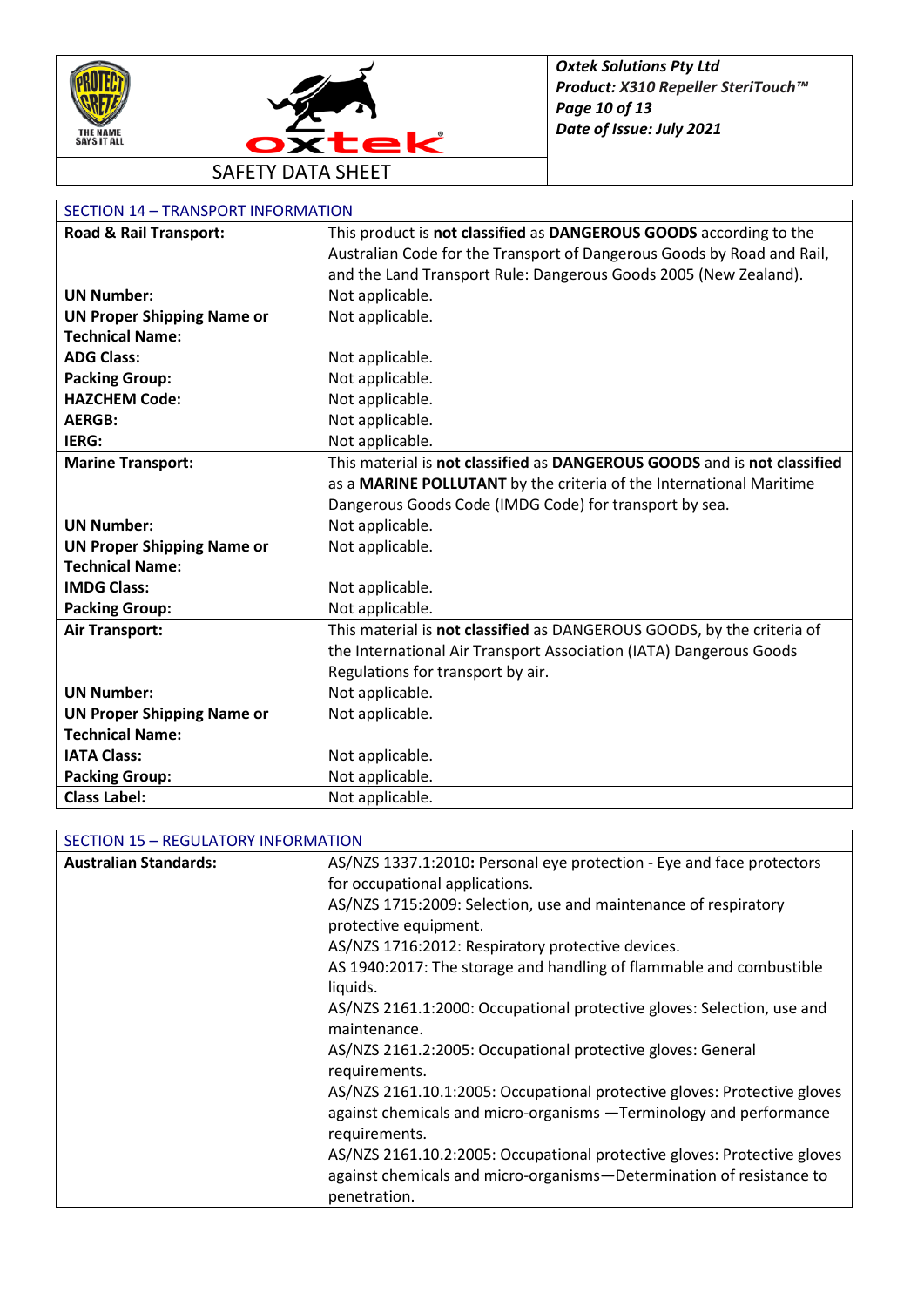



| <b>SECTION 15 - REGULATORY INFORMATION (CONTINUED)</b> |                                                                             |
|--------------------------------------------------------|-----------------------------------------------------------------------------|
|                                                        | AS/NZS 2161.10.3:2005: Occupational protective gloves: Protective gloves    |
|                                                        | against chemicals and micro-organisms-Determination of resistance to        |
|                                                        | permeation by chemicals.                                                    |
|                                                        | AS/NZS 2210.1:2010: Safety, protective and occupational footwear -          |
|                                                        | Guide to selection, care and use.                                           |
|                                                        | AS/NZS 2210.2:2009: Occupational protective footwear - Test methods         |
|                                                        | (ISO 20344:2004, MOD).                                                      |
|                                                        | AS/NZS 2210.4:2009: Occupational protective footwear - Specification for    |
|                                                        | protective footwear (ISO 20346:2004, MOD).                                  |
|                                                        | AS/NZS 4501.1:2008: Occupational protective clothing - Guidelines on the    |
|                                                        | selection, use, care and maintenance of protective clothing.                |
|                                                        | AS/NZS 4501.2:2006: Occupational protective clothing - General              |
|                                                        | requirements.                                                               |
| <b>SUSMP:</b>                                          | No Poisons Schedule number allocated.                                       |
| HSNO:                                                  | This product is classified as <b>HAZARDOUS</b> according to the New Zealand |
|                                                        | Hazardous Substances (Hazard Classification) Notice 2020 with EPA           |
|                                                        | (formerly ERMA) Register Approval Number HSR002670 and Surface              |
|                                                        | Coatings and Colourants (Subsidiary Hazard) Group Standard 2020.            |
| NZI <sub>o</sub> C:                                    | One of the ingredients is not present on NZIoC.                             |

SECTION 16 – OTHER INFORMATION

| <b>Acronyms and Comments:</b> |                                                                         |
|-------------------------------|-------------------------------------------------------------------------|
| <b>ACGIH:</b>                 | American Conference of Industrial Hygienists.                           |
| <b>ADG Code:</b>              | Australian Code for the Transport of Dangerous Goods by Road and Rail.  |
| <b>AERGB:</b>                 | Australian Emergency Response Guide Book (2018).                        |
| AICIS:                        | Australian Industrial Chemicals Introduction Scheme which replaced      |
|                               | National Industrial Chemicals Notification and Assessment Scheme        |
|                               | (NICNAS.                                                                |
| AS:                           | Standards issued by Standards Australia, GPO Box 476, Sydney NSW 2001,  |
|                               | Australia.                                                              |
| $AS/NZ$ :                     | Standards issued by Standards Australia, GPO Box 476, Sydney NSW 2001,  |
|                               | Australia and Standards New Zealand, Private Bag 2439 Wellington 6140,  |
|                               | New Zealand.                                                            |
| ATE:                          | Acute Toxicity Estimate according to the Globally Harmonized System of  |
|                               | Classification and Labelling of Chemicals (GHS).                        |
| BEI:                          | Biological Exposure Indices published by the Conference of Governmental |
|                               | Industrial Hygienists (ACGIH), 1330 Kemper Meadow Drive, Cincinnati, OH |
|                               | 45240-4148, USA.                                                        |
| <b>CAS Number:</b>            | Chemical Abstracts Service Registry Number.                             |
| EPA:                          | The Environmental Protection Authority (EPA) in New Zealand is          |
|                               | responsible for national environmental regulatory functions currently   |
|                               | spread across Government. It processes matters of national significance |
|                               | under the Resource Management Act, undertakes all functions under the   |
|                               | HSNO Act, undertakes permitting and exemption functions under the       |
|                               | Ozone Layer Protection Act, permitting functions relating to the import |
|                               | and export of hazardous waste, and advises on the development of        |
|                               | National Environmental Standards.                                       |
| ERMA:                         | Environmental Risk Management Authority in New Zealand, now replaced    |
|                               | by EPA.                                                                 |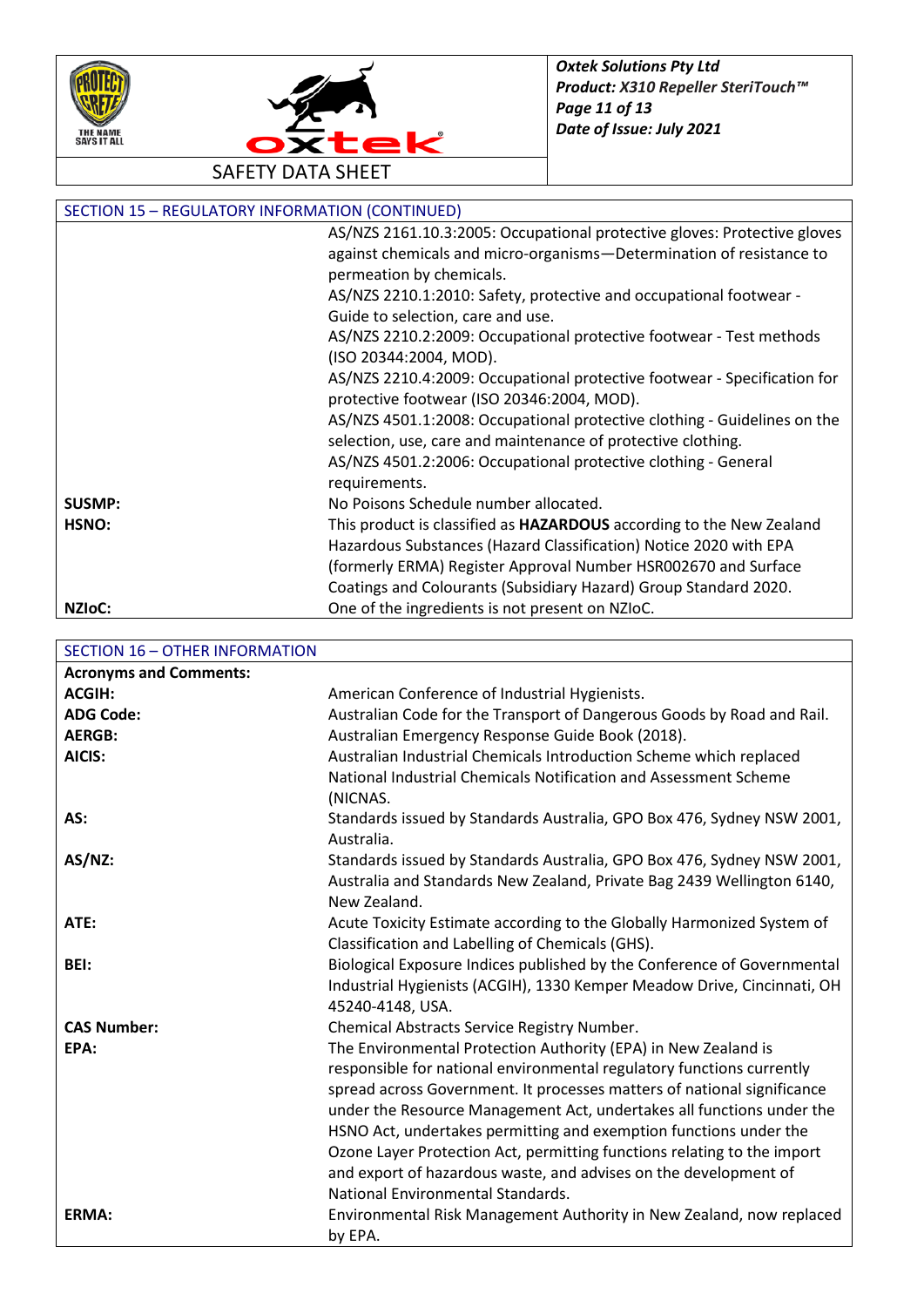



| <b>SECTION 16 - OTHER INFORMATION (CONTINUED)</b> |                                                                                                                                                 |
|---------------------------------------------------|-------------------------------------------------------------------------------------------------------------------------------------------------|
| GHS:                                              | Globally Harmonized System of Classification and Labelling of Chemicals, a                                                                      |
|                                                   | globally harmonized system for classification and labelling of chemicals                                                                        |
|                                                   | proposed by the United Nations.                                                                                                                 |
| <b>HAZCHEM:</b>                                   | An emergency action code of numbers and letters which gives                                                                                     |
|                                                   | information to emergency services.                                                                                                              |
| <b>HSNO</b>                                       | The Hazardous Substances and New Organisms Act in New Zealand is                                                                                |
|                                                   | administered by the EPA, and covers all Hazardous Substances and New                                                                            |
|                                                   | Organisms.                                                                                                                                      |
| IARC:                                             | International Agency for Research on Cancer.                                                                                                    |
| IERG:                                             | Dangerous Goods Initial Emergency Response Guide (SAA/SNZ HB                                                                                    |
|                                                   | 76:2010 Standards New Zealand Handbook).                                                                                                        |
| IMDG:                                             | International Maritime Dangerous Goods Code for transport by sea.                                                                               |
| LC/LD:                                            | The median lethal dose, LD <sub>50</sub> (abbreviation for "lethal dose, 50%"), LC <sub>50</sub>                                                |
|                                                   | (lethal concentration, 50%) is the dose required to kill half the members                                                                       |
|                                                   | of a tested population after a specified test duration. LD <sub>50</sub> figures are                                                            |
|                                                   | frequently used as a general indicator of a substance's acute toxicity.                                                                         |
| <b>NOEC:</b>                                      | No-Observed-Effect-Concentration. The highest concentration of toxicant                                                                         |
|                                                   | to which organisms are exposed in a full life-cycle or partial life-cycle                                                                       |
|                                                   | (short-term) test, that causes no observable adverse effects on the test                                                                        |
|                                                   | organisms (i.e., the highest concentration of toxicant in which the values                                                                      |
|                                                   | for the observed responses are not statistically significantly different from                                                                   |
|                                                   | the controls).                                                                                                                                  |
| <b>NOEL:</b>                                      | No-Observable-Effect-Level. It is the greatest concentration or amount of                                                                       |
|                                                   | a substance, found by experiment or observation, that causes no                                                                                 |
|                                                   | alterations of morphology, functional capacity, growth, development, or<br>life span of target organisms distinguishable from those observed in |
|                                                   | normal (control) organisms of the same species and strain under the same                                                                        |
|                                                   | defined conditions of exposure.                                                                                                                 |
| NTP:                                              | National Toxicology Program (USA Department of Health and Human                                                                                 |
|                                                   | Services).                                                                                                                                      |
| <b>NZIOC:</b>                                     | The New Zealand Inventory of Chemicals is a database of all the                                                                                 |
|                                                   | hazardous chemical components of products approved under group                                                                                  |
|                                                   | standards. It also includes a number of non-hazardous chemical                                                                                  |
|                                                   | components.                                                                                                                                     |
| NZS:                                              | New Zealand Standards which are available from Standards New Zealand,                                                                           |
|                                                   | Private Bag 2439, Wellington 6140 New Zealand.                                                                                                  |
| OSHA:                                             | Occupational Safety and Health Administration (USA).                                                                                            |
| PPE:                                              | Personal Protective Equipment.                                                                                                                  |
| SAA:                                              | Australian Standards which are available from SAI Global Limited,                                                                               |
|                                                   | Information Services, GPO Box 5420, Sydney NSW 2001.                                                                                            |
| <b>Safe Work Australia:</b>                       | Safe Work Australia was formerly the Australian Safety and Compensation                                                                         |
|                                                   | Council, which included the National Occupational Health and Safety                                                                             |
|                                                   | Commission (NOHSC).                                                                                                                             |
| SDS:                                              | Safety Data Sheet.                                                                                                                              |